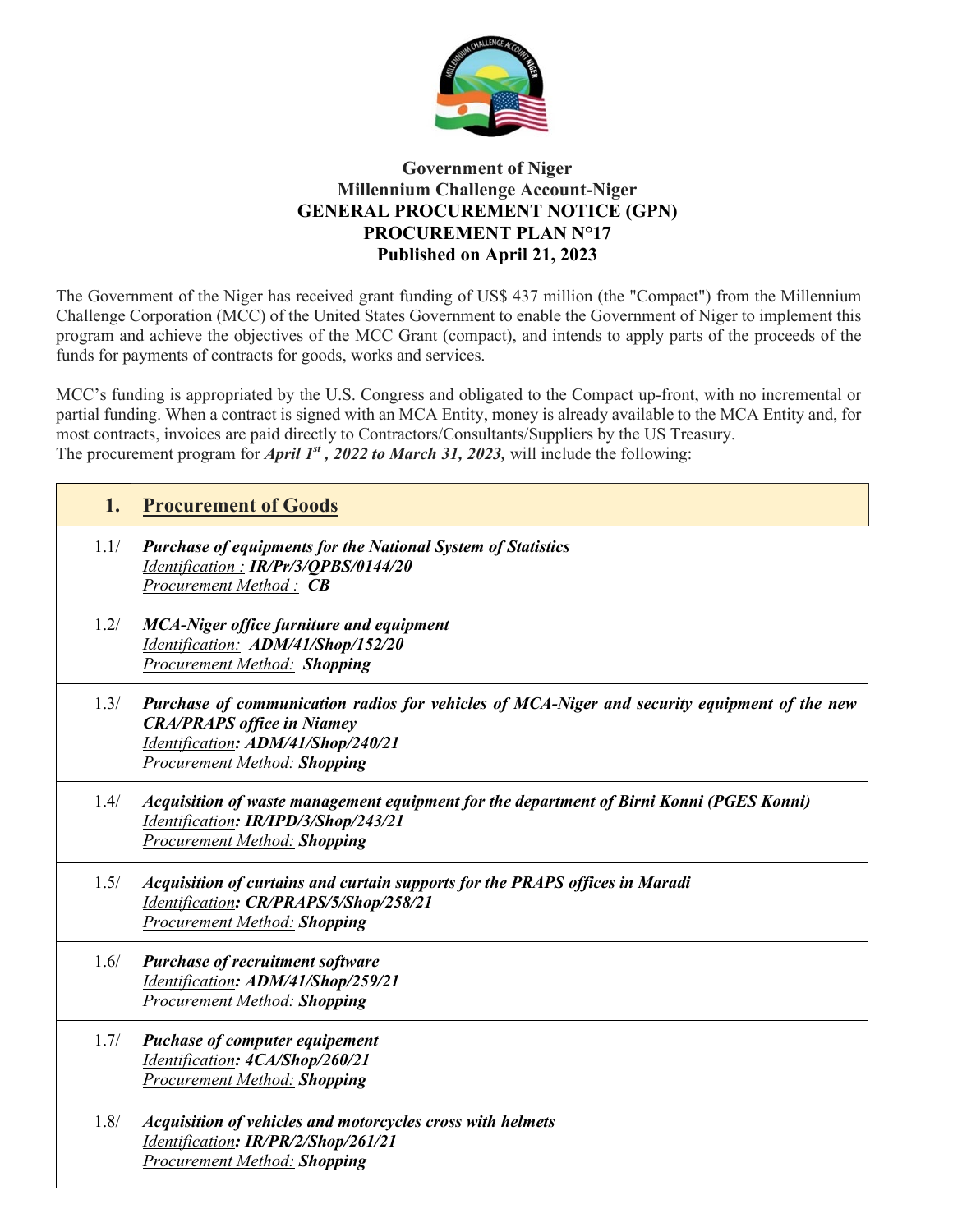| 1.9/   | Acquisition of 2 motorized boats and related equipment<br>Identification: IR/PR/2/Shop/262/21<br><b>Procurement Method: Shopping</b>                                                                                                                                                                                                                                                                          |
|--------|---------------------------------------------------------------------------------------------------------------------------------------------------------------------------------------------------------------------------------------------------------------------------------------------------------------------------------------------------------------------------------------------------------------|
| 1.10/  | Supply and installation of communication radios for the new DCRC and ESP vehicles (5 HF radios,<br><b>5 VHF radios, 1 VHF Handset)</b><br>Identification: ADM/41/DC/288/22<br><b>Procurement Method: DC</b>                                                                                                                                                                                                   |
| 1.11/  | Supply and installation of 5 video surveillance cameras (Complete 4 cameras at the new CRA/PRAPS<br>office in Tahoua, 1 defective at the PRAPS office in Maradi $+1$ Swich of 6 ports in Maradi); BEAS,<br>Action Indicators; Resettlement; Cabling and commissioning of safety equipment in the new office in<br><b>Tahoua</b><br>Identification: PRAPS/5/Shop/289/22<br><b>Procurement Method: Shopping</b> |
| 1.12/  | Foodstuffs (coffee, tea, milk powder etc) Mineral water; soap, toilet paper<br>Identification: ADM/41/Shop/307/22<br><b>Procurement Method: Shopping</b>                                                                                                                                                                                                                                                      |
| 1.13/  | Purchase of equipment and small materials for beneficiaries of GIS RN7 activities (Implementation<br>of GIS activities in the RN7 area)<br>Identification: Esp/3/Shop/311/22<br><b>Procurement Method: Shopping</b>                                                                                                                                                                                           |
| 1.14/  | Purchases for Installation of agro-food processing units in the Sia Kouanza 2 area<br>Identification: Esp/3/Shop/312/22<br><b>Procurement Method: Shopping</b>                                                                                                                                                                                                                                                |
| 1.15/  | <b>Purchase of carts for Youth Association in SK2 area</b><br>Identification: Esp/3/Shop/313/22<br><b>Procurement Method: Shopping</b>                                                                                                                                                                                                                                                                        |
| 1.16/  | Purchase of T-SHIRTS for future certified Konni and SK2 learners of literacy campaigns 2 and 3<br>Identification: IR/MSM/2/Shop/315/22<br><b>Procurement Method: Shopping</b>                                                                                                                                                                                                                                 |
| 1.17/  | Printing of certificates and attestations for Konni and SK2 learners of literacy campaigns 2 and 3 and<br><b>CEP</b><br>Identification: IR/MSM/2/Shop/316/22<br><b>Procurement Method: Shopping</b>                                                                                                                                                                                                           |
| 1.18/  | Purchase of a desktop computer (Microsoft office package and antivirus included) for the Ministry of<br><b>National Education</b><br>Identification: IR/MSM/3/Shop/317/22<br><b>Procurement Method: Shopping</b>                                                                                                                                                                                              |
| 1.19/  | <b>Aquisition of a metal cabinet</b><br>Identification: IR/MSM/3/Shop/318/22<br><b>Procurement Method: Shopping</b>                                                                                                                                                                                                                                                                                           |
| 2.     | <b>Procurement of Services</b>                                                                                                                                                                                                                                                                                                                                                                                |
| 2.1/   | <b>Firms</b>                                                                                                                                                                                                                                                                                                                                                                                                  |
| 2.1.1/ | Recruitment of a firm in charge for diagnostic and certification of the maintenance                                                                                                                                                                                                                                                                                                                           |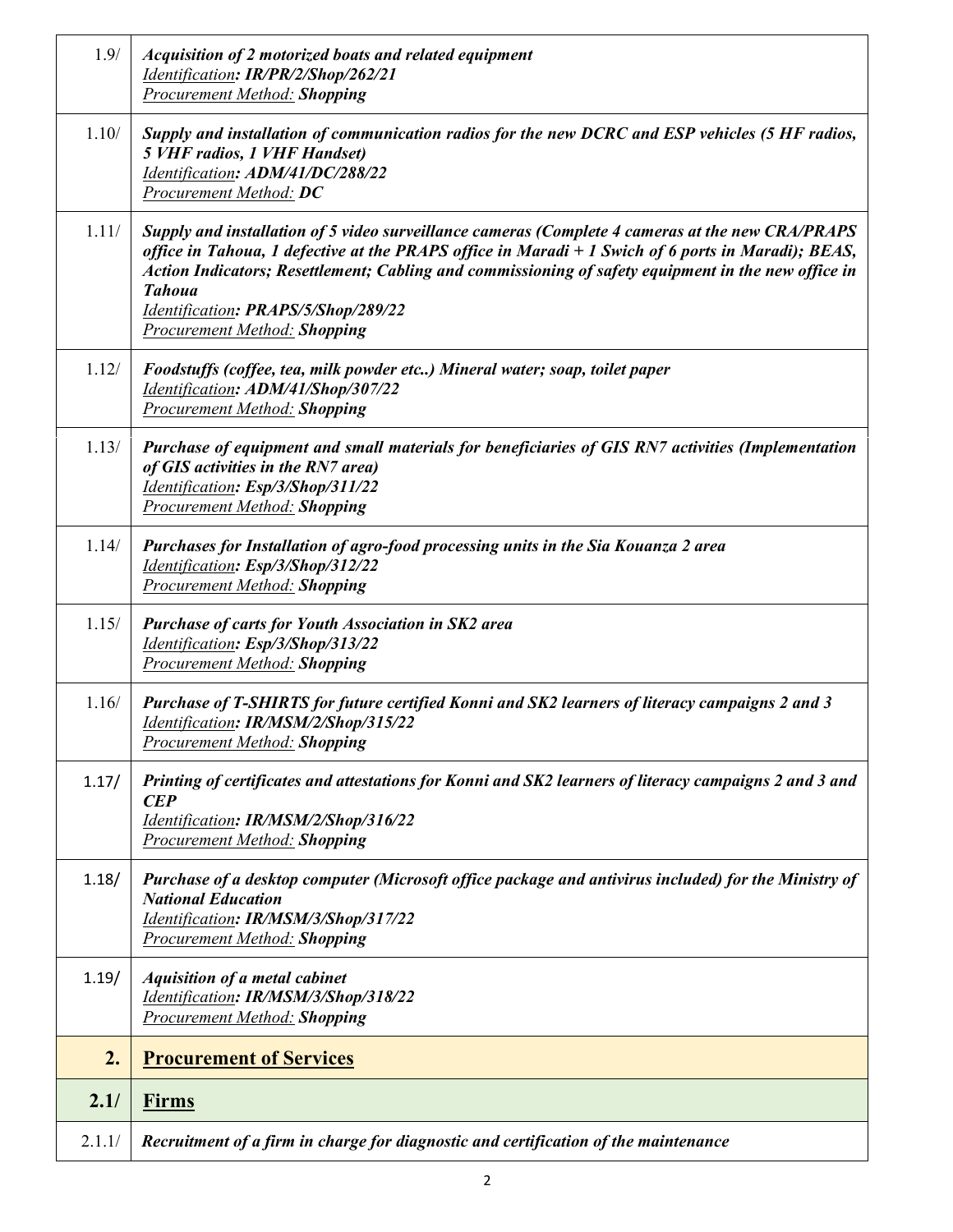|        | Identification: ADM/41/LCS/255/20<br><b>Procurement Method: LCS</b>                                                                                                                                                                                                                                                                                 |
|--------|-----------------------------------------------------------------------------------------------------------------------------------------------------------------------------------------------------------------------------------------------------------------------------------------------------------------------------------------------------|
| 2.1.2/ | Selection of a consultant to carry out PAR studies Irrigated areas / CRA of the regions of Dosso,<br>Maradi, Tahoua and Tillabéri + Selection of a consultant for the conduct of studies PAR veterinary<br>posts / PRAPS of the regions of Dosso, Maradi, Tahoua and Tillabéri<br>Identification: 2CA/LCS/270/21<br><b>Procurement Method: QCBS</b> |
| 2.1.3/ | Recruitment of a firm for the development of the technical file and the monitoring of the construction<br>works of the specialized waste management unit of Konni, including the sanitized sorting platform<br>Identification: IR/IPD/3/QCBS/279/21<br>Procurement Method: CQS                                                                      |
| 2.1.4/ | Recruitment of a firm for the elaboration of the technical file and the monotoring of works for the<br>confection of the beacons for the materialization of pastures areas, corridors, and the limits of the<br>wetlands of the middle Niger 1<br>Identification: ESP/41/CQS/302/22<br><b>Procurement Method: CQS</b>                               |
| 2.1.5/ | Recruitment of a service provider for capacity building of the technical team for remote sensing and<br>hydrogeologicaly studies<br>Identification: IR/41/SSS/298/22<br><b>Procurement Method: SSS</b>                                                                                                                                              |
| 2.1.6/ | Recruitment a service provider for the elaboration of the technical file and the follow-up<br>the<br>construction or renovation works for the UCRDMN facilities<br>Identification: ESP/41/CQS/303/22<br><b>Procurement Method: CQS</b>                                                                                                              |
| 2.1.7/ | Recruitment of a service provider (Firm) for the finalization of the study for the Data Quality Review<br>of the MCA Niger Monitoring and Evaluation Plan<br>Identification: M&E/1/SSS/305/22<br><b>Procurement Method: SSS</b>                                                                                                                     |
| 2.1.8/ | Recruitment of a service provider for the development and implementation of a first generation of<br>micro-projects focused on the promotion of value chains within the framework of the PAG<br>Identification: ESP/41/CQS/300/22<br><b>Procurement Method: CQS</b>                                                                                 |
| 2.1.9/ | Recruitment of a service provider for the development, implementation and monitoring of local<br>agreements on shared resources, maintenance of agroforestry parks and promotion of sustainable<br>agricultural practices<br>Identification: ESP/41/QCBS/301/22<br><b>Procurement Method: QCBS</b>                                                  |
| 2.2/   | <b>Individual Consultants</b>                                                                                                                                                                                                                                                                                                                       |
| 2.2.1/ | Recruitment of Consultant for Training in the mastery and filling of land tenure security tools (New<br>format)<br>Identification: IR/MSM/1/IC/204/21<br><b>Procurement Method: IC</b>                                                                                                                                                              |
| 2.2.2/ | Recruitment of an individual consultant for training in knowledge and filling in new land security<br>forms for Agro-sylvo-Pastoral investments for the benefit of Cofocom / CRC<br>Identification: IR/MSM/1/IC/245/21                                                                                                                              |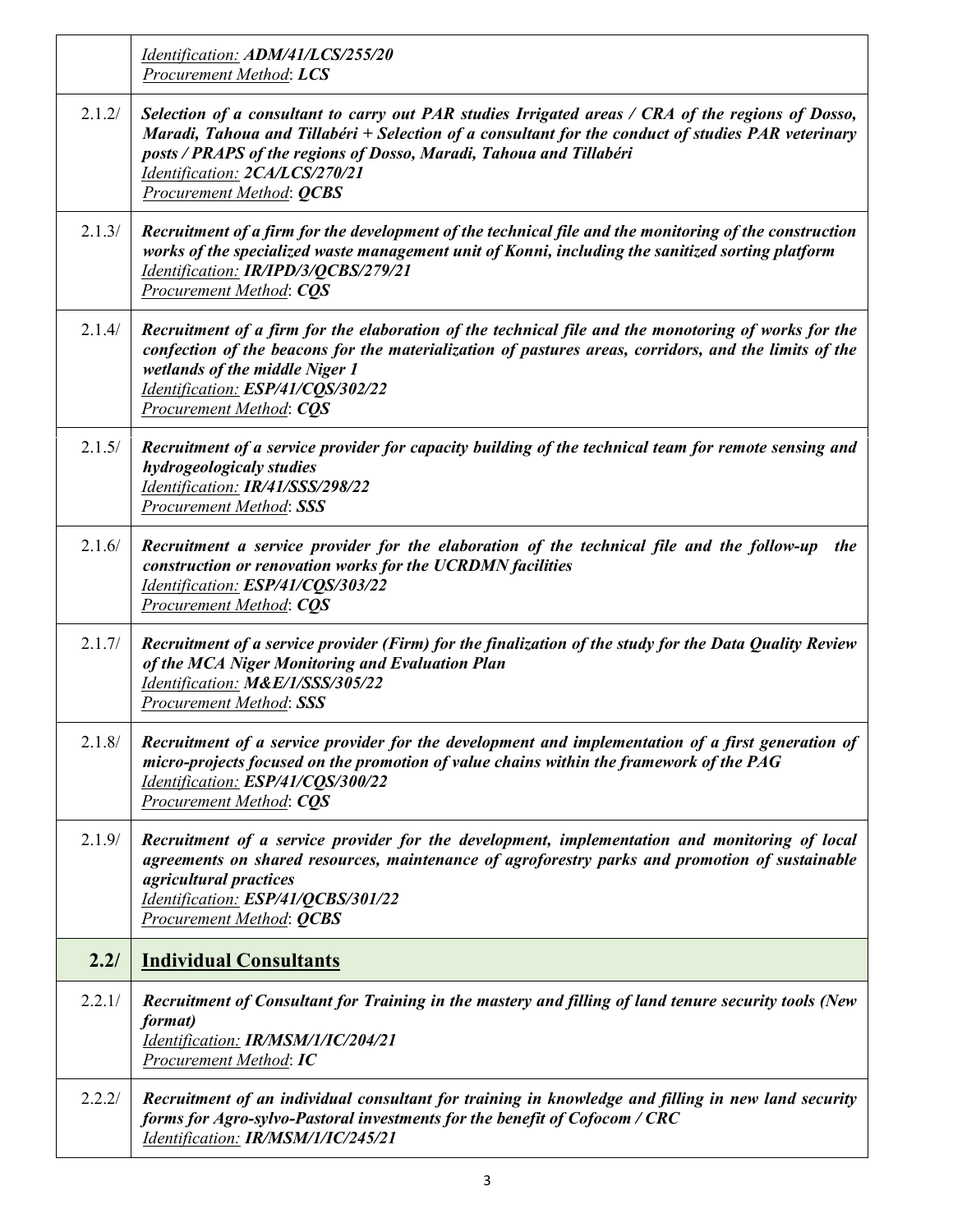|         | Procurement Method: IC                                                                                                                                                                                                                                                                                                                                                                                                                                                                                                                                                               |  |
|---------|--------------------------------------------------------------------------------------------------------------------------------------------------------------------------------------------------------------------------------------------------------------------------------------------------------------------------------------------------------------------------------------------------------------------------------------------------------------------------------------------------------------------------------------------------------------------------------------|--|
| 2.2.3/  | Recruitment of an individual consultant in charge of "Training and technical supervision of actors in<br>the context of waste management for the department of Birni Konni (PGES Konni)"<br>Identification: IR/IPD/3/IC/246/21<br><b>Procurement Method: IC</b>                                                                                                                                                                                                                                                                                                                      |  |
| 2.2.4/  | <b>Recruitment of Sexual Harassment consultant</b><br>Identification: ADM/41/IC/253/21<br>Procurement Method: IC                                                                                                                                                                                                                                                                                                                                                                                                                                                                     |  |
| 2.2.5/  | Recruitment of a service provider responsible for producing a documentary on social dynamics, the<br>formalization of land rights and land tenure security for the promoters of resilient community<br>development in SK2<br>Identification: IR/MSM/1/IC/271/21<br>Procurement Method: IC                                                                                                                                                                                                                                                                                            |  |
| 2.2.6/  | Recruitment of 2 consultants for the demolition of stairs<br>Identification: ADM/41/IC/272/21<br>Procurement Method: IC                                                                                                                                                                                                                                                                                                                                                                                                                                                              |  |
| 2.2.7/  | Recruitment of an individual consultant for: (1) the training of SPN/CNCR agents on techniques and<br>practices for drawing up local conventions on the management of natural resources; (2) training of<br>municipal actors (Cofocom + $ATQ + ST$ ) on techniques and practices for drawing up local GRN<br>conventions; (3) Support of the 5 Large Irrigation communes for the development of 5 identified Local<br>GRN Conventions; (4) development of 5 Action Plan for the implementation of local conventions.<br>Identification: IR/MSM/1/IC/274/21<br>Procurement Method: IC |  |
| 2.2.8/  | Recruitment of a consultant in charge of monitoring the process and implementation of SK2<br>Identification: IR/1/SS/280/21<br><b>Procurement Method: SSS</b>                                                                                                                                                                                                                                                                                                                                                                                                                        |  |
| 2.2.9/  | <b>Recruitment of two Civil Engineers</b><br>Identification: PRAPS/5/IC/290/22<br>Procurement Method: IC                                                                                                                                                                                                                                                                                                                                                                                                                                                                             |  |
| 2.2.10/ | Recruitment of a Rural Engineering Engineer Specialist in Irrigation<br>Identification: CRA/4/IC/291/22<br>Procurement Method: IC                                                                                                                                                                                                                                                                                                                                                                                                                                                    |  |
| 2.2.11/ | <b>Environmental expert</b><br>Identification: CRA/4/IC/292/22<br><b>Procurement Method: IC</b>                                                                                                                                                                                                                                                                                                                                                                                                                                                                                      |  |
| 2.2.12/ | <b>Recruitment of an HR assistant</b><br>Identification: ADM/41/IC/296/22<br><b>Procurement Method: IC</b>                                                                                                                                                                                                                                                                                                                                                                                                                                                                           |  |
| 2.2.13/ | Recruitment of a consultant for the procurement for 2 years<br>Identification: ADM/41/IC/297/22<br><b>Procurement Method: IC</b>                                                                                                                                                                                                                                                                                                                                                                                                                                                     |  |
| 2.2.14/ | <b>Recruitment of the CRA Coordinator of Maradi</b><br>Identification: CRA/5/IC/310/22                                                                                                                                                                                                                                                                                                                                                                                                                                                                                               |  |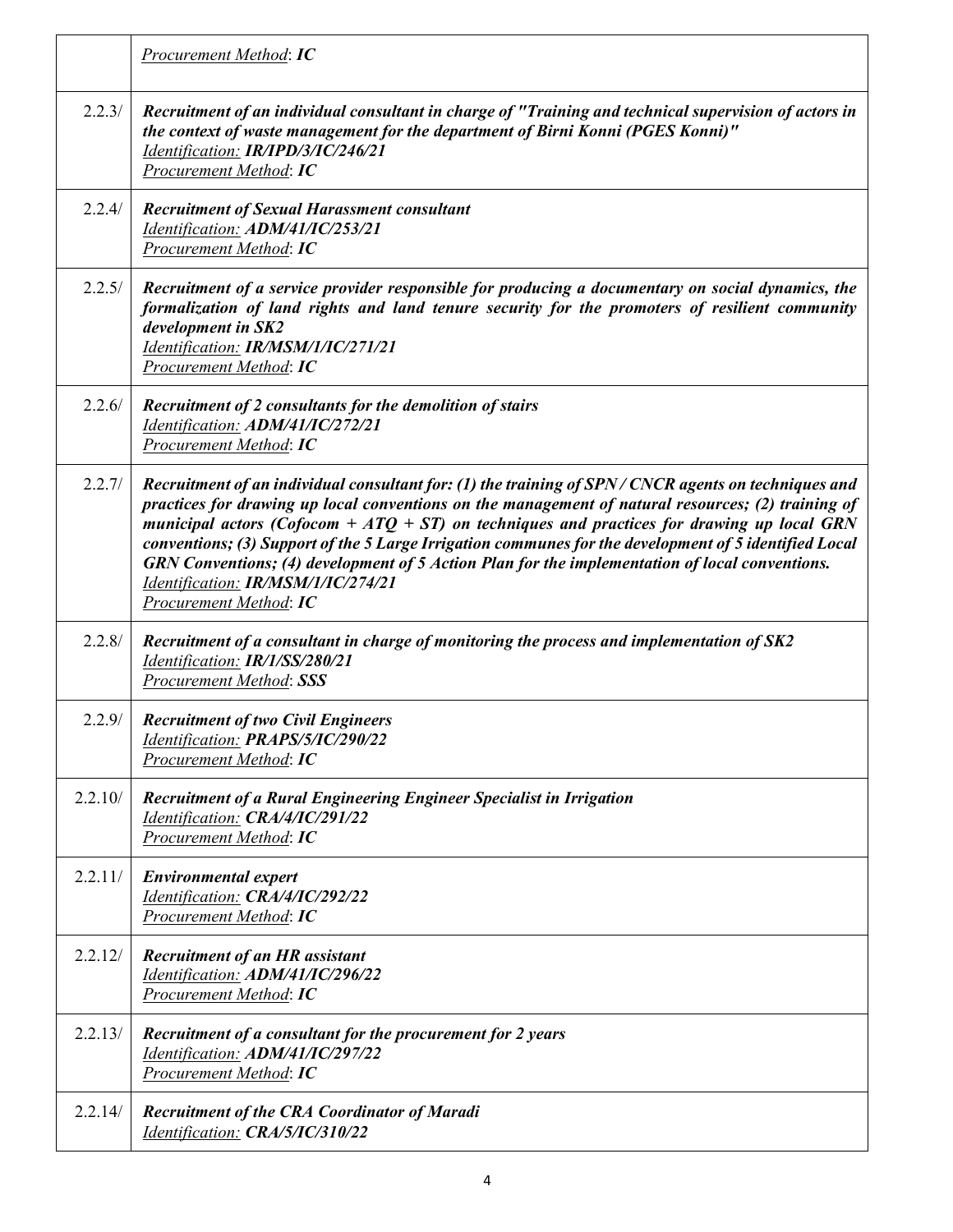|       | Procurement Method: IC                                                                                                                                                                                                                                                                                                                                                                                                                                                                                                                                                             |
|-------|------------------------------------------------------------------------------------------------------------------------------------------------------------------------------------------------------------------------------------------------------------------------------------------------------------------------------------------------------------------------------------------------------------------------------------------------------------------------------------------------------------------------------------------------------------------------------------|
| 3.    | <b>Non-Consultant Services</b>                                                                                                                                                                                                                                                                                                                                                                                                                                                                                                                                                     |
| 3.1/  | Recruitment of an MCA-Niger electrical compliance diagnostic provider headquarters, transit house<br>and regional offices<br>Identification: ADM.Esp/41/NCS/182/20<br>Procurement Method: Shopping                                                                                                                                                                                                                                                                                                                                                                                 |
| 3.2/  | Reproduction of new forms for formalizing land rights (form and register)<br>Identification: IR/MSM/1/NCS/203/21<br><b>Procurement Method: Shopping</b>                                                                                                                                                                                                                                                                                                                                                                                                                            |
| 3.3/  | Recruitment of a service provider for the disinfection of MCA-Niger and the four regions offices and<br>vehicles, (framework contract)<br>Identification: ADM/41/NCS/249/21<br><b>Procurement Method: Shopping</b>                                                                                                                                                                                                                                                                                                                                                                 |
| 3.4/  | Recruitment of a service provider to maintain the ME/LCD rolling and river stock<br>Identification: ESP/42/NCS/304/22<br><b>Procurement Method: Shopping</b>                                                                                                                                                                                                                                                                                                                                                                                                                       |
| 3.5/  | Hotel including rooms, meeting room, restaurant; Travel agencies<br>Identification: ADM/41/NCS/309/22<br><b>Procurement Method: Shopping</b>                                                                                                                                                                                                                                                                                                                                                                                                                                       |
| 3.6/  | Communication support services, reprography services, Organization of events, outreach activities and<br>office supplies<br>Identification: ADM/41/NCS/308/22<br><b>Procurement Method: Shopping</b>                                                                                                                                                                                                                                                                                                                                                                               |
| 3.7/  | Reproduction of land documents: Land policy of Niger, Collection of texts, Manual of procedures for<br>land security<br>Identification: IR/LAND/1/NCS/295/22<br><b>Procurement Method: Shopping</b>                                                                                                                                                                                                                                                                                                                                                                                |
| 3.8/  | <b>Recruitment of a firm for:</b><br>1- the elaboration and support to the implementation of the Communication and Visibility Plan of the<br><b>PAG</b> activities<br>2- the elaboration and support to the implementation of the Technical Capacity Building Program of<br>the actors involved in the Management of the Partial Wildlife Reserve of Dosso and the Wetlands of<br><b>Niger I and II</b><br>3- Development of the Monitoring Strategy for the Management Unit of the RPFD and the ZHMN.<br>Identification: ESP/41/NCS/299/22<br><b>Procurement Method: Shopping</b> |
| 3.9/  | Renting of cars, vehicles, 'Garages for repair<br>Identification: ADM/41/NCS/306/22<br><b>Procurement Method: Shopping</b>                                                                                                                                                                                                                                                                                                                                                                                                                                                         |
| 3.10/ | Recruitment of a communication agency to cover the certificate and attestation ceremonies for the<br>benefit of learners in Konni and SK2<br>Identification: IR/MSM/2/NCS/319/22<br><b>Procurement Method: Shopping</b>                                                                                                                                                                                                                                                                                                                                                            |
| 4J    | <b>Procurement of Works</b>                                                                                                                                                                                                                                                                                                                                                                                                                                                                                                                                                        |